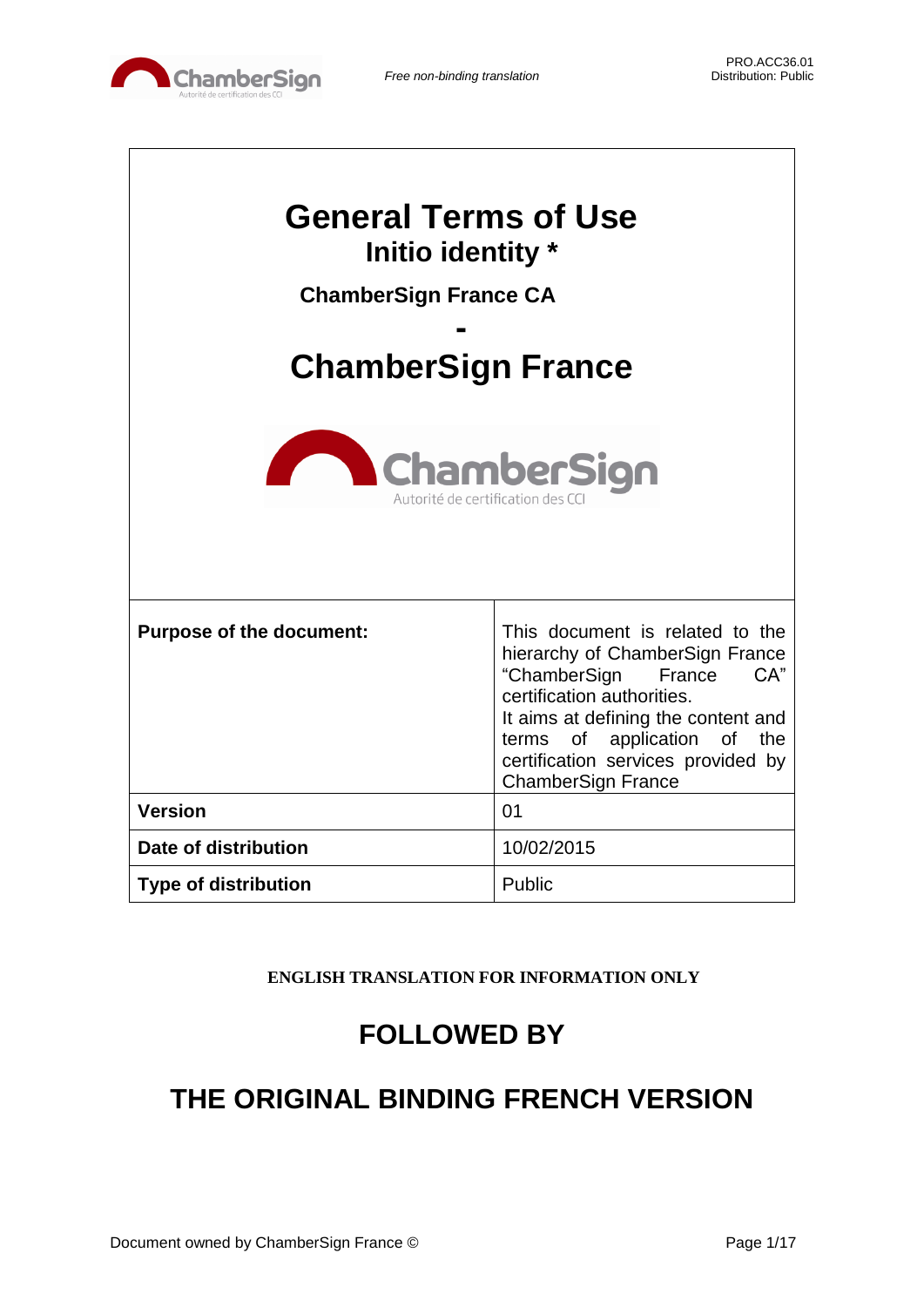

## **CONTENTS**

### **ENGLISH TRANSLATION FOR INFORMATION ONLY**

| 1.               | <b>INTRODUCTION</b>                                       | 3              |
|------------------|-----------------------------------------------------------|----------------|
| $\overline{2}$ . | <b>DEFINITIONS</b>                                        | 3              |
| 3 <sub>l</sub>   | <b>PURPOSE</b>                                            | 5              |
| 4.               | <b>CONTACT</b>                                            | $\overline{5}$ |
| 5.               | <b>TERM - APPLICATION</b>                                 |                |
| 6.               | REQUESTS FOR CERTICATES AND RENEWALS                      | $\frac{5}{5}$  |
| 6.1              | REGISTRATION OF CERTIFICATE APPLICATION FILES             | $\overline{5}$ |
| 6.2              | <b>VERIFICATION OF THE REQUEST</b>                        | 5              |
| 6.3              | <b>REJECTION OF THE REQUEST</b>                           | 6              |
| 6.4              | <b>ISSUANCE OF THE CERTIFICATE</b>                        | 6              |
| 6.5              | <b>ACCEPTANCE OF THE CERTIFICATE</b>                      | 6              |
| 6.6              | <b>ASSISTANCE</b>                                         | 6              |
| 6.7              | <b>RENEWAL</b>                                            | 6              |
| 6.8              | AMENDMENT OF THE CERTIFICATE                              | $\overline{7}$ |
| 6.9              | <b>LOST PASSWORD</b>                                      | $\overline{7}$ |
| 7.               | <b>CONDITIONS FOR USING CERTIFICATES AND RESTRICTIONS</b> | $\overline{7}$ |
| 8.               | <b>CERTIFICATE VERIFICATION PROCEDURE</b>                 | $\overline{7}$ |
| 9.               | <b>REVOCATION OF THE CERTIFICATE</b>                      | $\overline{7}$ |
| 10.              | <b>CHAMBERSIGN'S OBLIGATIONS</b>                          | 8              |
| 11.              | <b>CLIENT'S OBLIGATIONS</b>                               | 9              |
| 12.              | <b>HOLDER'S OBLIGATIONS</b>                               | 10             |
| 13.              | <b>OBLIGATIONS OF CERTIFICATE USERS</b>                   | 11             |
| 14.              | PRICE AND PAYMENT                                         | 11             |
| 14.1.            | <b>PRICE</b>                                              | 11             |
| 14.2.            | <b>INVOICING</b>                                          | 12             |
| 15.              | <b>LIABILITY</b>                                          | 13             |
| 16.              | <b>INSURANCE</b>                                          | 14             |
| 17.              | <b>CONFIDENTIALITY</b>                                    | 14             |
| 18.              | <b>INTELLECTUAL PROPERTY</b>                              | 14             |
| 19.              | PERSONAL DATA                                             | 15             |
| 20.              | <b>TERMINATION OF THE SUBSCRIPTION</b>                    | 15             |
| 21.              | <b>CONSERVATION</b>                                       | 16             |
| 22.              | <b>NULLITY</b>                                            | 16             |
| 23.              | <b>ENTIRE AGREEMENT</b>                                   | 16             |
| 24.              | <b>DISPUTE SETTLEMENT - JURISDICTION - APPLICABLE LAW</b> | 16             |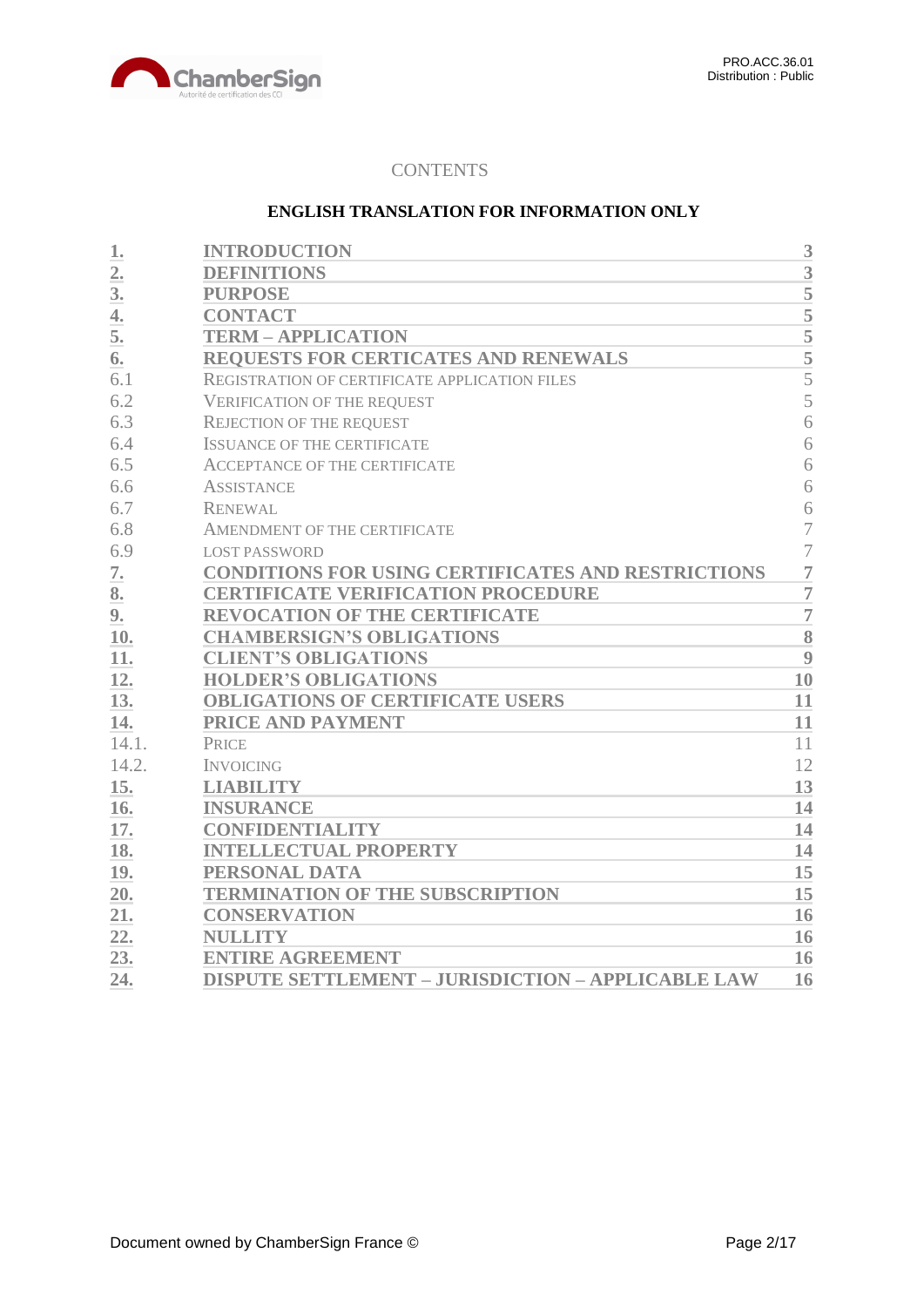

# <span id="page-2-0"></span>**1. INTRODUCTION**

1. ChamberSign France provides its Client and its legal representative, the Holder and the Certificate User with certification services.

2. Any use of the services offered implies the consultation and unreserved acceptance of these General Terms.

3. The Client, it Legal Representative, the Holder and the Certificate User acknowledge that they have read, understood and approved these General Terms and the CP of the Initio Identity \* Certificate of ChamberSign France CA 1.2.250.1.96.1.7.3.2.1, accept their content in full and acknowledge that they are bound by all of their provisions.

4. The Client, its Legal Representative, the Holder and the Certificate User acknowledge that they have the necessary skills and means for using the Certificates.

5. The Client, its Legal Representative, the Holder and the Certificate User acknowledge that they are aware of the type, purpose and terms of using the Certificates and have claimed and obtained the information required for using the Certificates in full knowledge of the facts.

## <span id="page-2-1"></span>**2. DEFINITIONS**

6. The terms defined below shall have the following meanings between the parties:

- "User Application": means the application services using Certificates issued by ChamberSign France for purposes of authentication of the Holder;

- "Authentication" means the process which purpose is to verify the identity claimed by a person or a machine (hereinafter an "Entity")

- "Certification Authority" or "CA": means "ChamberSign France" the legal entity which, within an electronic certification service provider (CSP), is in charge, in the name and under the latter's liability, of applying a Certification policy and has the capacity to issue electronic Certificates in relation to this Certification policy. "ChamberSign France" is a Certification Authority qualified in article 7 of decree no. 2001-272 of  $30<sup>th</sup>$  March 2001 taken as application of article 1316-4 of the French Civil Code and regarding electronic signatures;

**-** "Key Pair": means the couple of keys made up of one Public Key and one Private Key, generated in relation to a PKI-type of infrastructure (technical solutions based on Public-key cryptography);

**-** "Registration Office" or "RO": means one of the components of the IGC, approved by CA, intervening to check the identification information of the future Holder of a Certificate, and where necessary other specific attributes, before transferring the corresponding request to the appropriate KMI department;

- "Certificate": means the electronic file certifying that a key pair belongs to the Holder or to the material element or software identified in the Certificate. The Certificate is signed by the Certification Authority;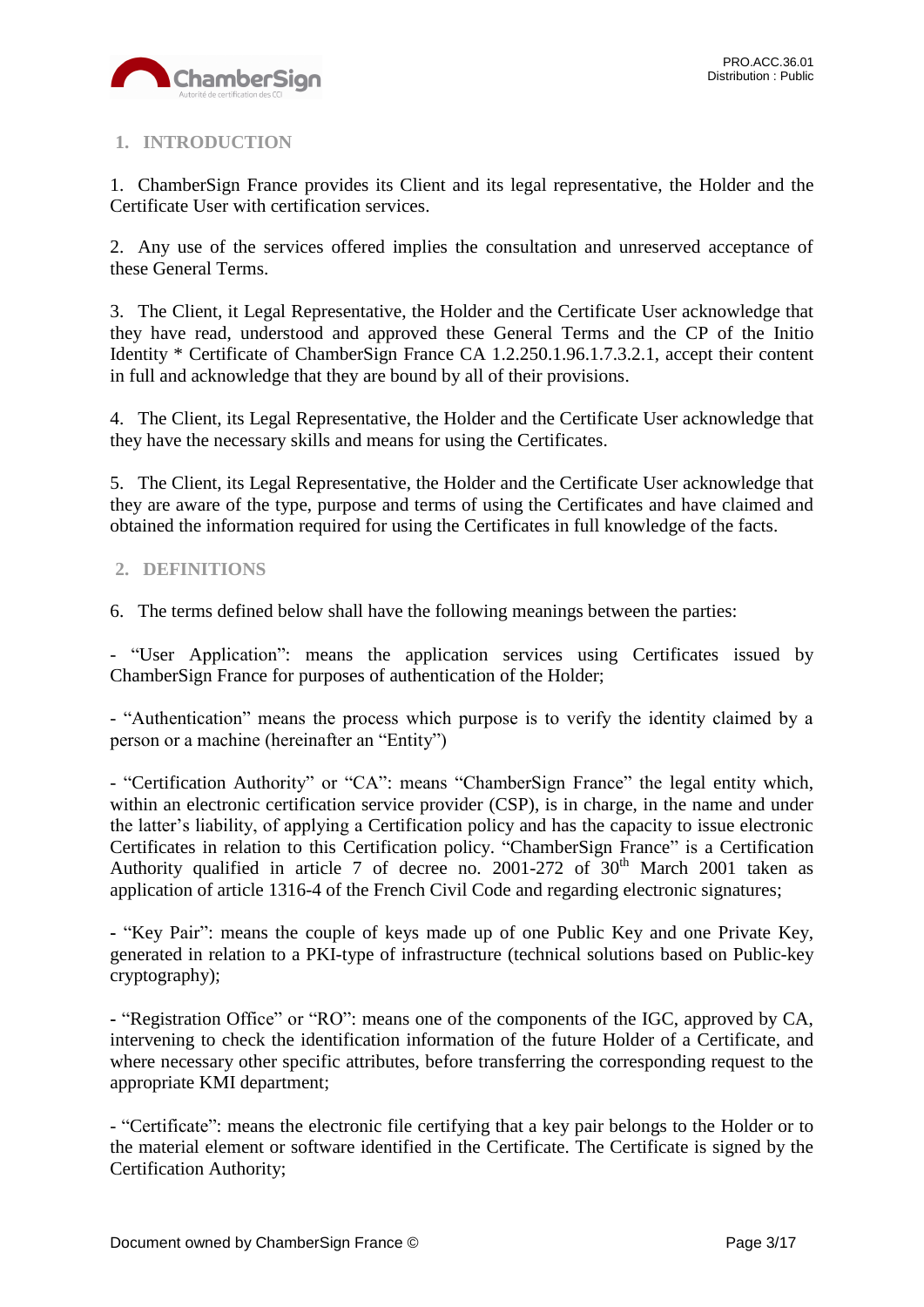

- "Private Key": means a mathematical algorithm the Holder has to retain secretly;

- "Public Key": means a mathematical key disclosed and used to check a data received signature;

- "Client" means the Entity contracting with ChamberSign France to obtain a Certificate Initio Identity \*. Any obligation binding the Client shall also bind its Legal Representative, the Certification Representative and the Holder;

- "Compromise": means the disclosure or suspected disclosure or loss of confidential information as a result of infringing a security measure and leading to a possible loss in confidentiality and/or integrity of the data in question;

- "General Terms of Use" or "GTU": means the General Terms of Use herein.

**-** "Confidential Data": means together the Certificate Private Key, the withdrawal code and the activation code of the Private Key, which are the holder's strictly personal data which should absolutely be kept secret;

- "Entity": means the administrative authority or company defined broadly, i.e. also privatelaw legal entities such as associations;

- "Key Management Infrastructure" or "KMI": means the series of components, functions and processes devoted to managing cryptographic keys and their certificates used by trustworthy services; hereafter referred to as "KMI";

- "LAR": means the list of Certification Authority revoked Certificates;

- "CRL": means the certificate revocation list;

- "Certification Representative": means the person designated by the Client's Legal Representative to gather the documents necessary for the Certification requests, to realise the one on one interview with the Holders et to execute Certificate Revocation requests.

- "OID": means the object identifier identifying the Certification Authority's Certification Policy;

**-** "Certification Policy" or "CP": means the series of rules and exigencies, identified by a name (OID), defining the standards with which ChamberSign France complies in relation to these terms and indicating the applicability of a Certificate to a particular community and/or to a class of applications with shared security standards;

- "Holder" : means the physical person identified in the Certificate as holder of the Private Key corresponding to the Public Key within this Certificate;

- "Legal Representative": means the Client's legal representative

**-** "Revocation": means the action which aims at ceasing the validity of the certificate which has been revoked is recorded on the CRL;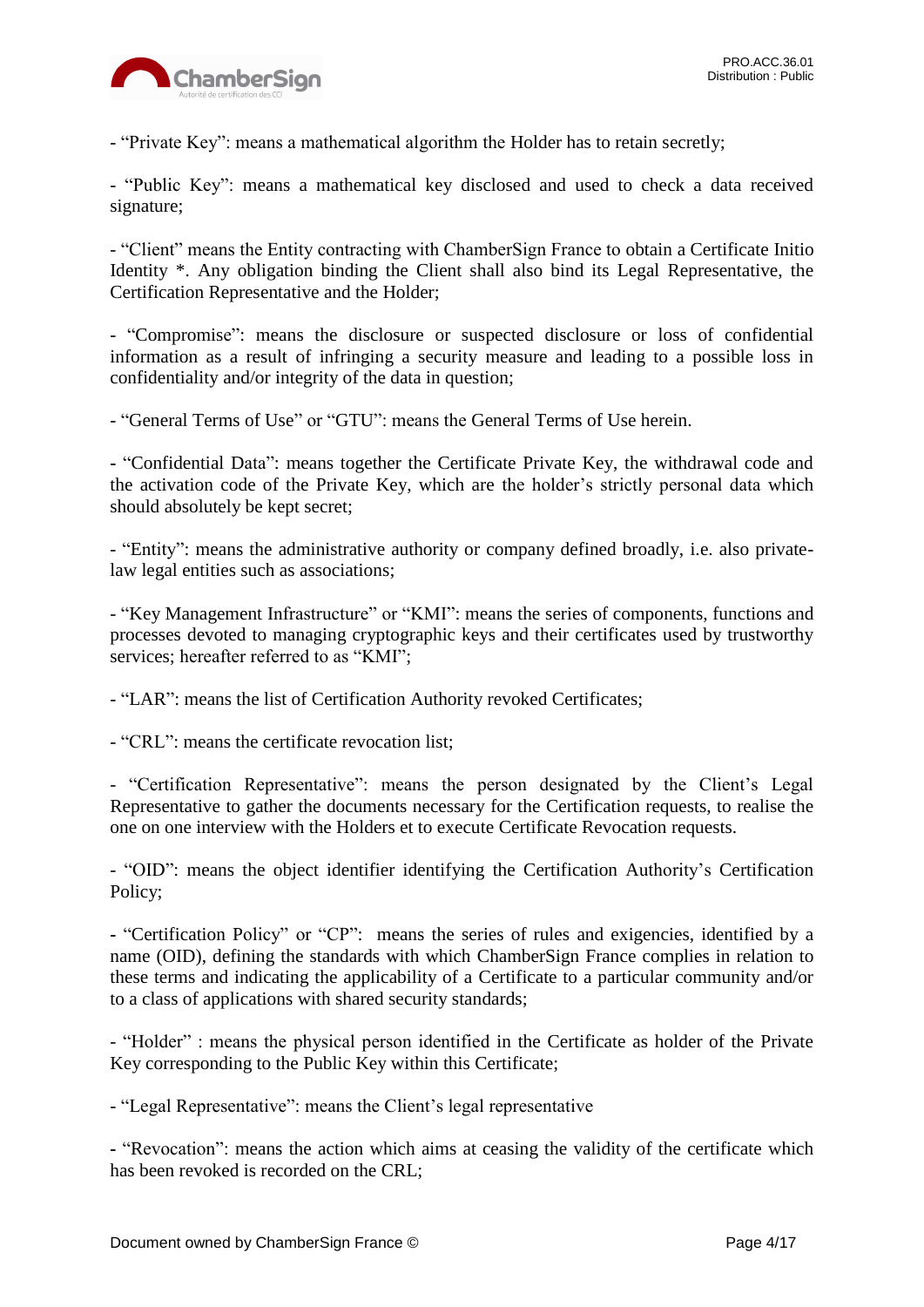

**-** "Electronic Signature": means the use of a reliable identification process guaranteeing its relation with the deed to which it is attached, in accordance with applicable legislation;

- "Certificate User": means the entity or private individual receiving a Certificate and who relies on it for checking an authentication value from the Holder;

### <span id="page-4-0"></span>**3. PURPOSE**

7. These GTU aim at defining the terms under which the Client can use the Certificates provided by ChamberSign France as Certification Authority in accordance with it Certification Policy.

#### <span id="page-4-1"></span>**4. CONTACT**

8. Any request can be addressed to ChamberSign France – 46, avenue de la Grande Armée – 75858 PARIS Cedex 17.

### <span id="page-4-2"></span>**5. TERM – APPLICATION**

9. These GTU are binding on the Client, as from their signature or, in the absence of signature, as from the first use of the Certificate, which imply full and complete acceptance of the GTU. The Client vouches for these GTU being respected by the Certificate User.

10. The GTU are concluded and shall remain binding throughout the whole lifetime of the Certificate, a three years long period renewable once, without prejudice to any updates and changes to them that ChamberSign France commits to transmit to the Client.

11. Any use of the Certificate after the amendments or updates of the GTU implies full and complete acceptance of the new GTU by the Client.

<span id="page-4-3"></span>**6. REQUESTS FOR CERTICATES AND RENEWALS**

<span id="page-4-4"></span>**6.1 REGISTRATION OF CERTIFICATE APPLICATION FILES**

12. The Holder, the Legal Representative of the Client as well as the Certification Representative may make a Certificate request by completing the Certificate request form on the ChamberSign France website: [www.chambersign.fr.](http://www.chambersign.fr/)

13. The supporting documents to be enclosed when making an initial Certificate request are specified in the subscription form.

14. The Client must send the required supporting documents by post, or present them directly to the RO.

#### <span id="page-4-5"></span>**6.2 VERIFICATION OF THE REQUEST**

15. The RO performs the following operations:

- checks and confirms the identity of the future Holder;
- checks the coherency of the supporting documents presented;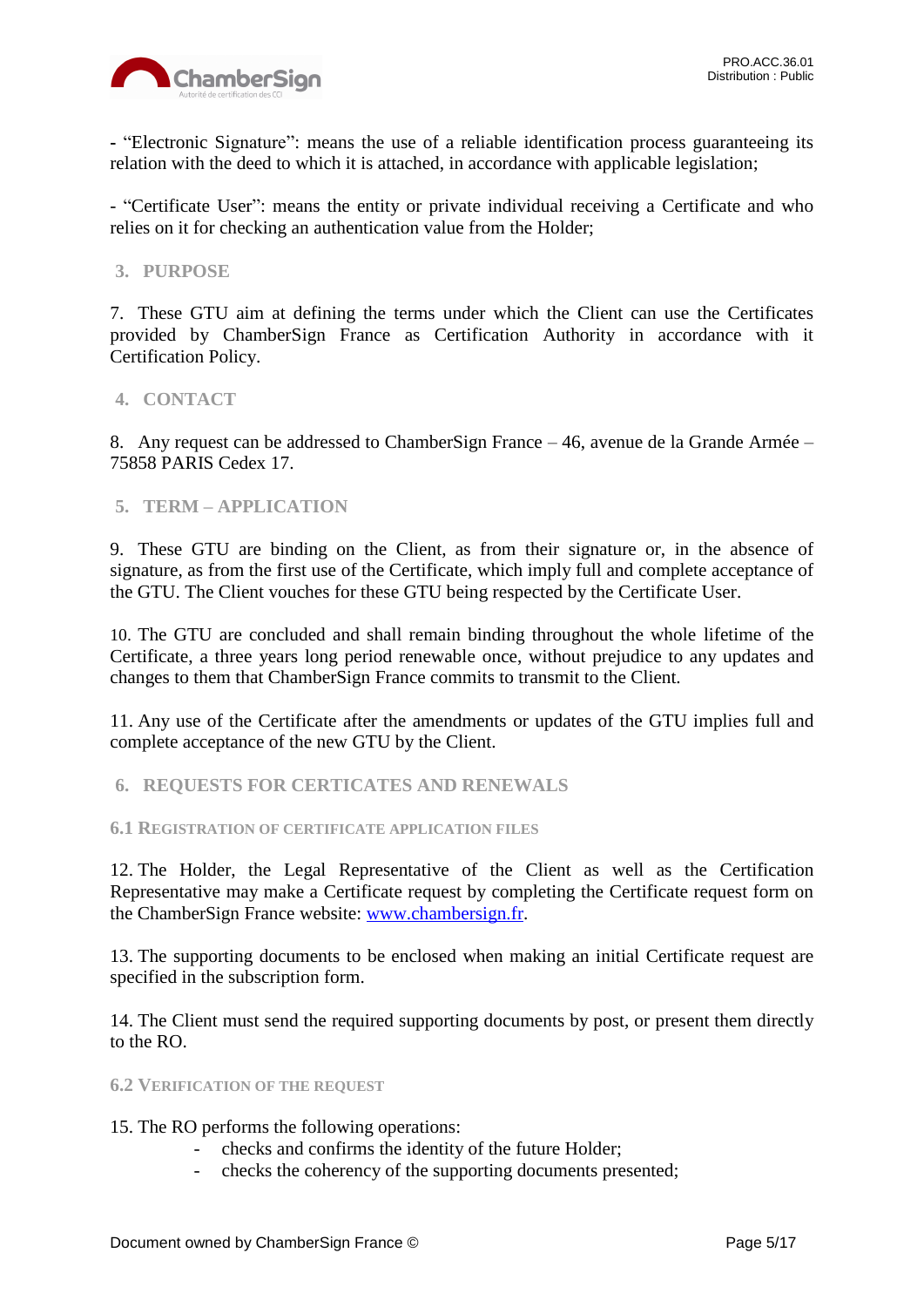

ensures that the future Holder is aware of the terms applicable for using the Certificate and of the GTU.

#### <span id="page-5-0"></span>**6.3 REJECTION OF THE REQUEST**

16. In the case of missing documents and after a reminder regarding the supply of these documents, the RO reserves the right to reject the certificate request.

17. It informs the Holder, the Certification Representative or the Legal Representative of the Client.

#### <span id="page-5-1"></span>**6.4 ISSUANCE OF THE CERTIFICATE**

18. After Authentication of the origin and verification of the integrity of the request sent by the RO, ChamberSign France generates the Certificate, the Holder's Key Pair, his/her authentication mechanism, the activation codes and every element needed to a proper functioning of the Certificate.

19. The availability of the Certificates issued by ChamberSign France after the registration process gives rise to the issue of an availability notice via email sent to the Holder who should follow the instructions set out in the said message in order to withdraw them.

20. ChamberSign France reserves the right to abandon the Certificate issuance process if the Holder has not withdrawn his/her Certificate two months after the said message.

#### <span id="page-5-2"></span>**6.5 ACCEPTANCE OF THE CERTIFICATE**

21. Following its withdrawal, the Holder must test his/her Certificate by using the service provided for this purpose on the ChamberSign France website.

22. The Holder is required to inform ChamberSign France of any inaccuracy or fault in the Certificate within seven business days following the collection of the Certificate, in order for the latter to be revoked and a new one provided.

23. After the expiration of the aforementioned period, the holder deemed to have tested and accepted his/her certificate from its first use.

#### <span id="page-5-3"></span>**6.6 ASSISTANCE**

24. In order to assist the Holder, a telephone assistance or hot line is available on 08 92 23 02 52 (0.34 Euros incl. taxes per minute in Metropolitan France only) from 9a.m. to noon and from 2p.m. to 5p.m., on business days.

25. A tutorial and a FAQ section are available on the ChamberSign France website at the following address: [http://www.chambersign.fr.](http://www.chambersign.fr/)

#### <span id="page-5-4"></span>**6.7 RENEWAL**

26. The renewal of an expired Certificate necessitates that all supporting documents that are no longer valid or that have been modified shall be provided again in accordance with the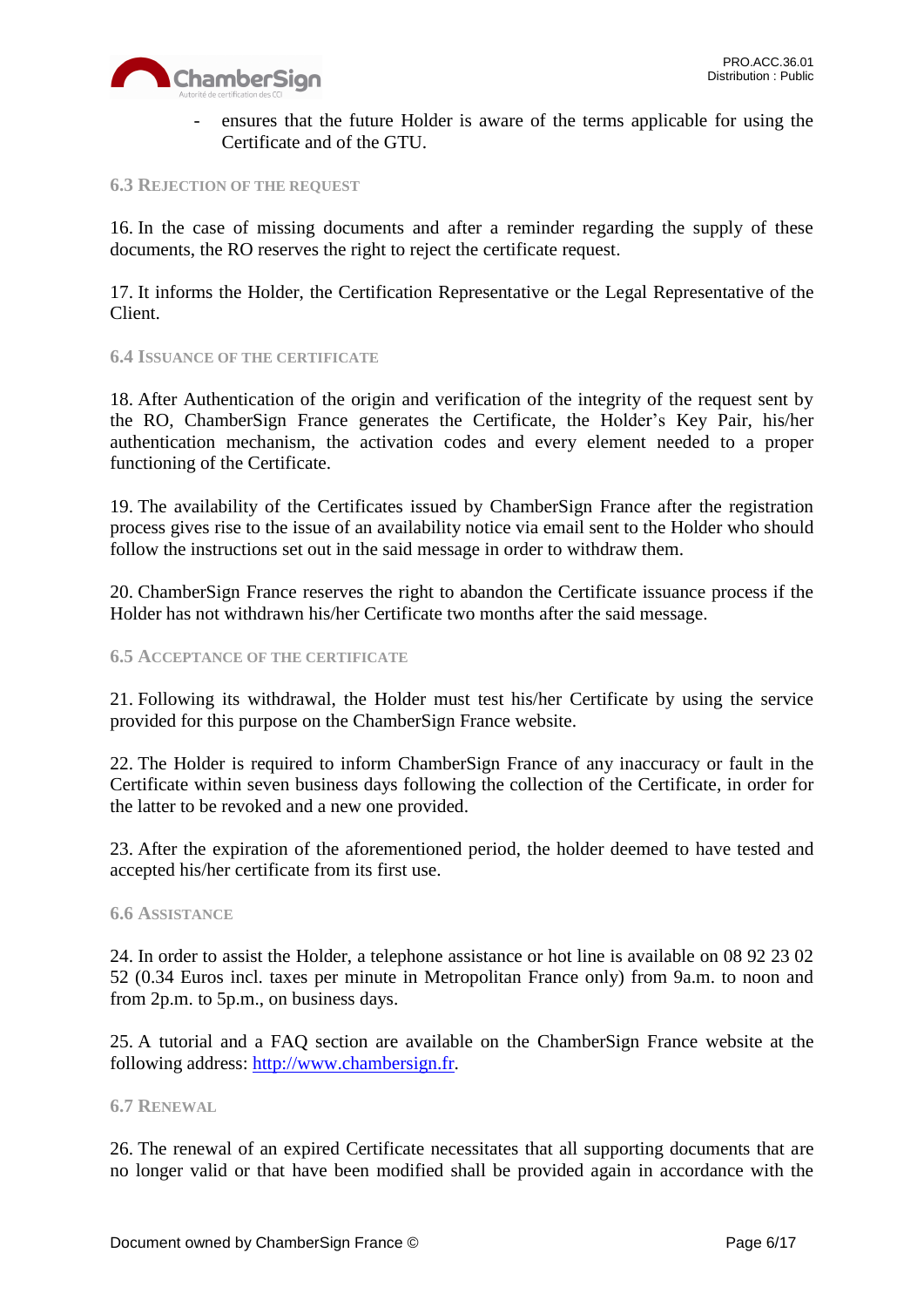

subscription form. All Holders are warned by email of the upcoming expiry of their Certificate. If he wishes to renew it, the Holder sends a renewal requests on the ChamberSign France website before the expiration date.

27. The renewal of a Certificate implies the renewal of the corresponding Key Pair and the modification of the validity dates but not of the other information, which shall remain identical to the previous Certificate.

#### <span id="page-6-0"></span>**6.8 AMENDMENT OF THE CERTIFICATE**

28. The amendment of a Certificate corresponds to changes in information without changing the Public Key. **ChamberSign France does not make any amendment to a Certificate**.

29. In the case of a change in the information contained in the Certificate, the Certificate will be revoked and a new Certificate request must be made, in accordance with the terms and conditions set out in these GTU.

#### <span id="page-6-1"></span>**6.9 LOST PASSWORD**

30. The password required to use the Certificate by the Holder is not registered to any base and is known only by the Holder. Therefore, in case of loss of password, ChamberSign will not be able to recover it and the certificate will be revoked. A new Certificate request will then be made on the terms defined by the GTU

## <span id="page-6-2"></span>**7. CONDITIONS FOR USING CERTIFICATES AND RESTRICTIONS**

31. The use of the Holder's Private Key and of the Certificate must remain strictly limited to Authentication and electronic signature services.

32. The Certificates must not be used for personal purposes.

### <span id="page-6-3"></span>**8. CERTIFICATE VERIFICATION PROCEDURE**

33. ChamberSign France undertakes to provide, 24h/24 a consultancy service on its [www.chambersign.fr](http://www.chambersign.fr/) website enabling to check the validity of the Certificates it has issued.

34. The information made available by ChamberSign to the Certificate User will enable the latter to check and validate the status of a Certificate and of all of the corresponding Certification chain.

### <span id="page-6-4"></span>**9. REVOCATION OF THE CERTIFICATE**

35. A certificate may be revoked by ChamberSign for the following reasons:

- amendment in information contained in the Certificate;
- inaccurate information provided in the registration file;
- lack of payment of the price of the Certificate by the Client;
- possible or proved compromise of the Holder's Private Key;
- lack of respect by the Holder of the rules for using the Certificate;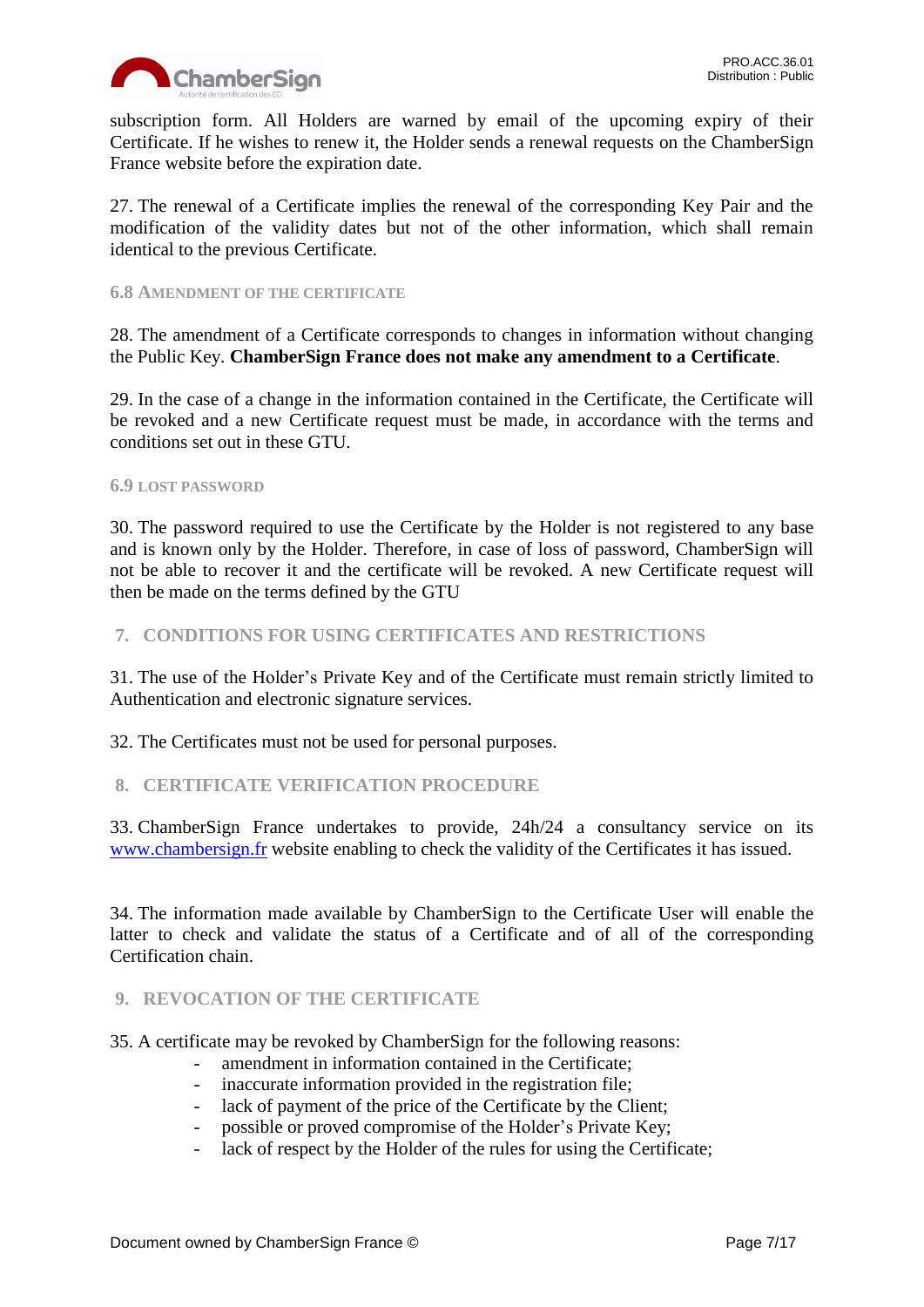

- lack of respect by the Holder and/or the Client of ChamberSign France's CP obligations;
- performance of fraudulent operations;
- termination of the subscription;
- request for revocation of the Certificate by the Client;
- end of the Holder's office or employment with the Client, for whatever reason : death, resignation, etc;
- Loss of the password;
- cessation of the Client's activity.

36. Request to revoke the Certificate may be made at any time by registered letter with confirmation of receipt sent to the RO, or online from the following website: [www.chambersign.fr.](http://www.chambersign.fr/)

37. The revocation request may be made by the following persons:

- the Legal Representative of the Client;
- the Holder;
- the Certification Representative
- ChamberSign France.

38. The revocation request shall undergo a verification procedure regarding the person making the request and their authority in relation to the Certificate.

39. The Holder receives confirmation of this revocation, by email.

40. The Holder acknowledges and accepts that he will bear all responsibility for any use of the Certificate after having become aware of the occurrence of any of the above-mentioned events, without prejudice to any legal action for liability that ChamberSign France reserves the right to instigate against the Holder.

### <span id="page-7-0"></span>**10. CHAMBERSIGN'S OBLIGATIONS**

41. ChamberSign France allocates an OID to its CP which is included in the corresponding Certificates that it undertakes to have evolved in the case of evolution in its CP.

42. ChamberSign France undertakes to perform the certification services in accordance with the terms and conditions and subject to the restrictions of these GTU.

43. ChamberSign France undertakes to show the Users of its Certificates, upon request, that it has issued a Certificate for a given Holder and that this Holder has accepted the Certificate.

44. It undertakes to endeavour to create and issue Certificates that contain information deemed as accurate.

45. For this, ChamberSign France undertakes to ensure that the Certificate application file is complete, and that the documents provided apparently comply.

46. It undertakes to ensure that the Certificate is delivered to the Holder within a period of 48 hours as from receipt of a full file by the RO.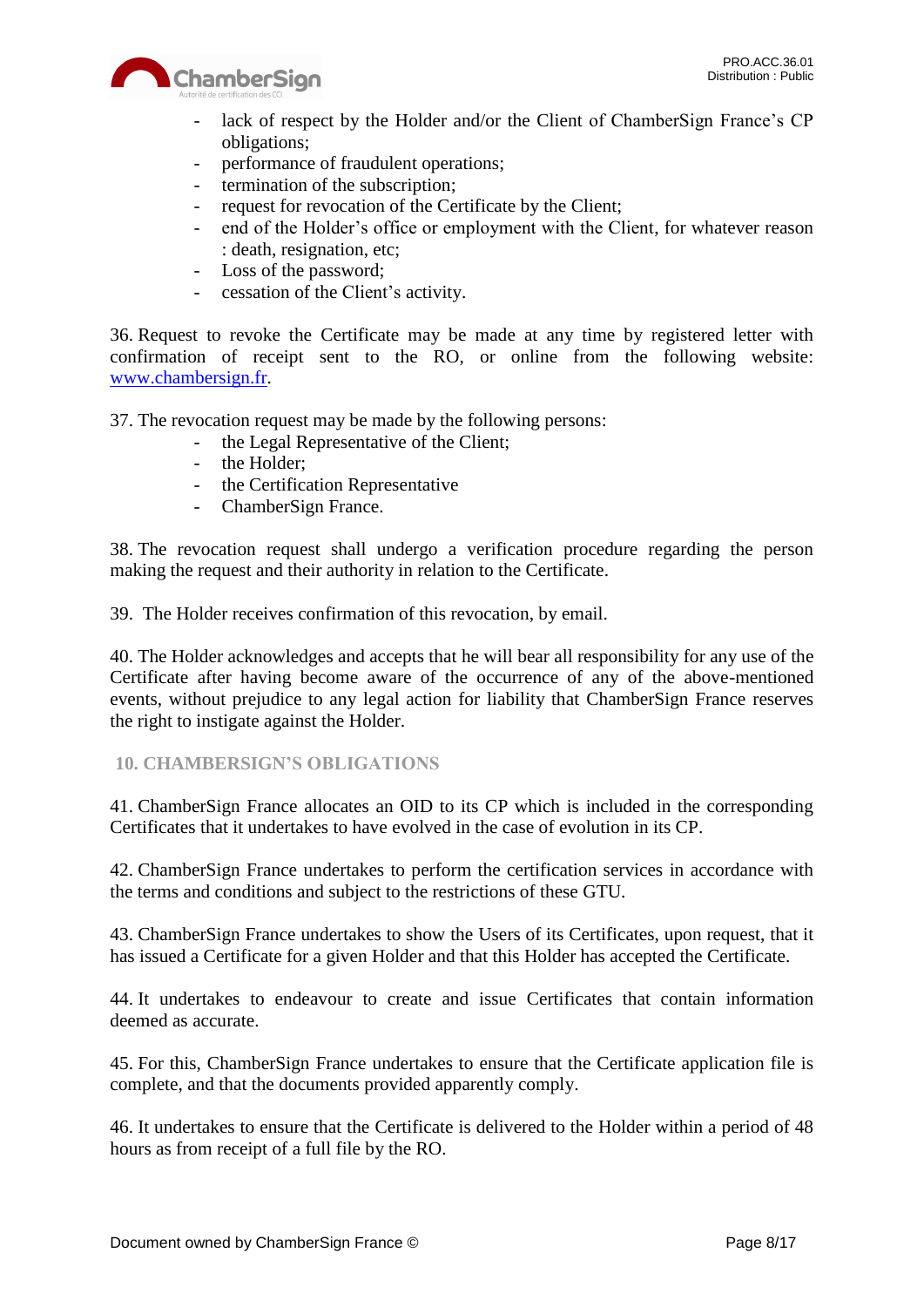

47. It undertakes to establish, by issuing a Certificate, a link between the identity of a person and the information contained in the said Certificate.

48. Should the Client's Legal Representative use the services of an assignee, the RO undertakes to inspect the assignee's identity and to check the existence of an authorisation signed between the Client's Legal Representative and the assignee.

49. The assignee shall be responsible for the validity of the mandate granted by the Client or its Legal Representative and undertakes to give the RO a declaration to that effect.

50. ChamberSign France takes all reasonable steps to ensure that the Holders are aware of their rights and obligations regarding the use and management of the keys, the Certificates and the equipment and software used for the purpose of the KMI.

51. ChamberSign France takes all necessary measures in order to cover its liability related to its operations and/or activities and possesses the financial stability and resources required for working in compliance with the CP.

52. ChamberSign France has a general obligation of surveillance as regards the security and integrity of the Certificates issued by it or one of its components.

53. ChamberSign France undertakes to ensure the proper functioning of the Certificates that it issues.

# <span id="page-8-0"></span>**11. CLIENT'S OBLIGATIONS**

54. The Client and its Legal Representative undertake to respect the provisions of the GTU.

55. The Client and its Legal Representative are liable for managing the Certificates issued to their employees, assignees or agents in the scope of the subscription contract, and vouches that every Certificate Holder shall comply with the provisions of the GTU and that no fraud or failure will be committed. In this respect, the Client and its Legal Representative notably ensure that the Holder shall:

- Not make any personal use of the Certificates;
- Not communicate information relative to the creation or modification of the Certificate during the lifetime of the Certificate;
- Respect the revocation procedure as set forth in article 8;
- Keep secret and in a secure manner the confidential data and the Certificate and particularly its password.

56. The Client and its Legal Representative undertake to provide all useful, accurate and updated information for creating and managing the certificates.

57. The Client and its Legal Representative undertake to inform the related RO with any amendments regarding the information contained in the Certificate, by letter with the supporting documents required, within 30 days from their occurrence. Otherwise, ChamberSign France reserves the right, once the period has passed, to revoke the Certificate (or rescind the subscription).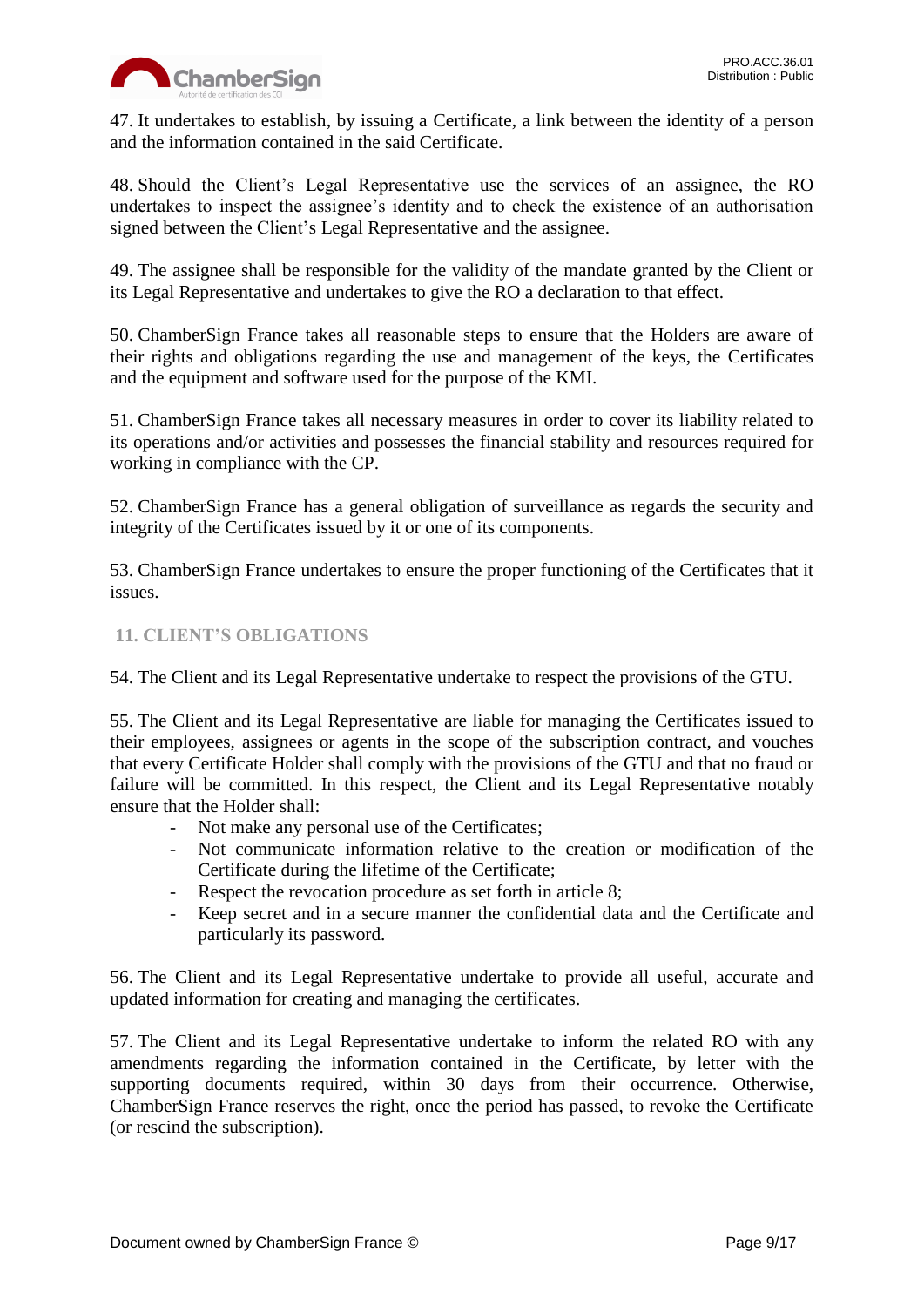

58. The Client and its Legal Representative vouch for the accuracy of the information provided and the comprehensiveness of the supporting documents required for the registration of the Certificate.

59. The Client and its Legal Representative acknowledge and accept that the information provided in this respect is kept and used by ChamberSign France in order to manage the Certificates in accordance with the conditions stipulated by law and in particular those regarding the protection of personal data.

60. The Client and its Legal Representative acknowledge being informed of the installation condition of the ChamberSign France Certificates. In particular, the Certificate is the subject of a tutorial available on the ChamberSign France website.

61. The Client and its Legal Representative shall choose equipment and software providing the necessary security for the installation and protection of the Certificates.

## <span id="page-9-0"></span>**12. HOLDER'S OBLIGATIONS**

62. The Holder commits to give any necessary, accurate and updated information for the creation and managing of Certificates for their duration.

63. The Holder vouches the accuracy of the given information and of the comprehensiveness of the supporting documents required for the registration of the Certificate.

64. He acknowledges and accepts that the information provided in this respect is kept and used by ChamberSign France in order to manage the Certificates in accordance with the conditions stipulated by law and in particular those regarding the protection of personal data.

65. The Holder informs ChamberSign France of any amendment regarding the information contained in his/her Certificate. In the case of a lack of prior information from the Holder to ChamberSign France, ChamberSign France's liability may not be engaged in case of discrepancies between the information and reality.

66. ChamberSign France reserves the possibility to perform random checks regarding the accuracy of the information contained in the Certificate.

67. The Holder commits to inform the related RO with any amendments regarding the information contained in the Certificate, by letter with the supporting documents required, within a period of 30 days as from their occurrence. Otherwise, ChamberSign France reserves the right, once the period has passed, to revoke the Certificate.

68. The Holder acknowledges that he/she has been informed of the conditions of installing the Certificates and of the tutorial available on the ChamberSign France website.

69. The Holder chooses equipment and software providing security in keeping with his/her needs for the installation and protection of the Certificates.

70. The Holder undertakes to respect the authorised uses of the Key Pairs and Certificates.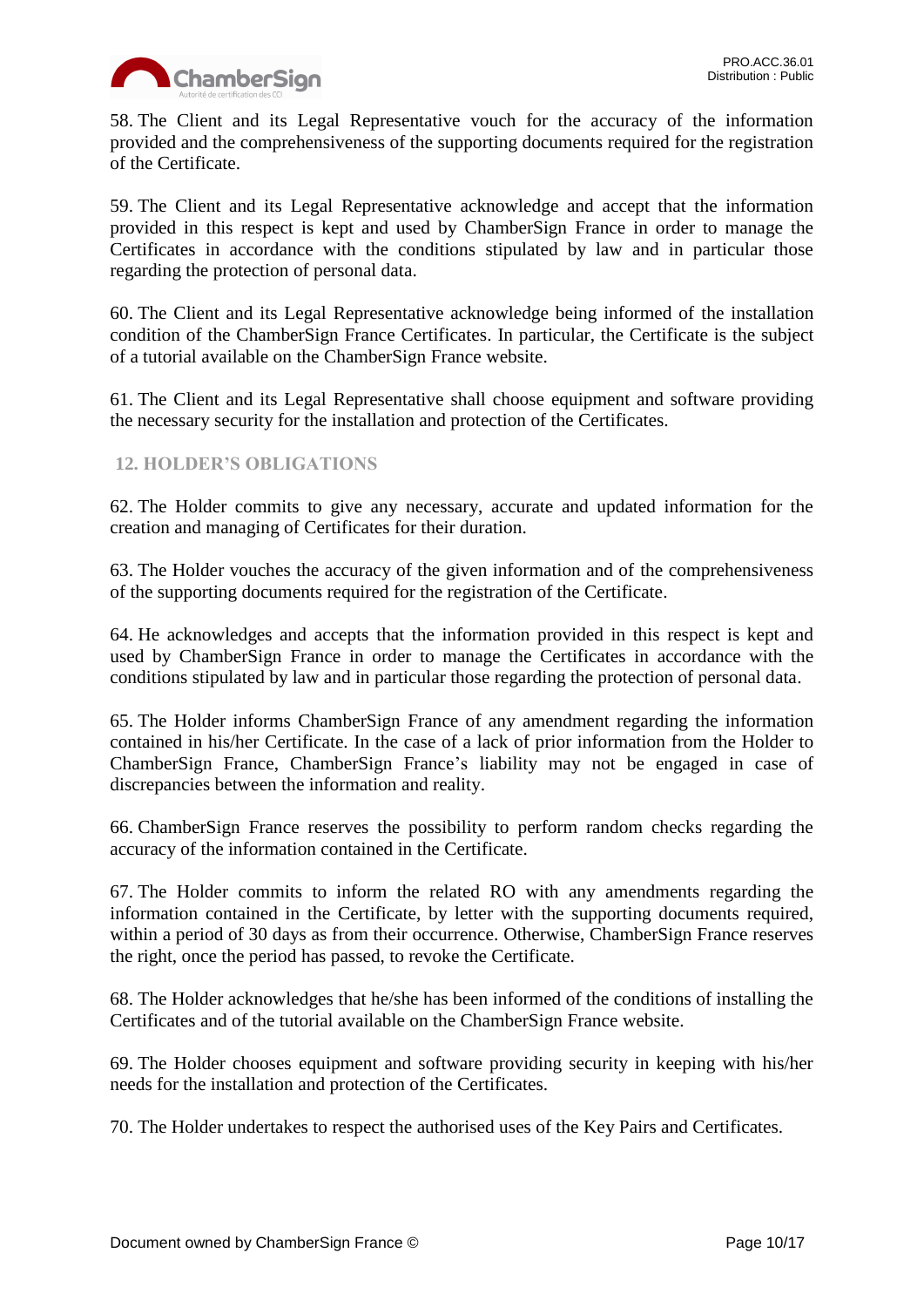

71. The Holder protects his/her Private Key by means that are adapted to his/her surroundings.

72. The Holder protects his/her activation data and, where appropriate, implements it.

73. The Holder protects the access to his/her Certificates base. In the case of a Certificate to the software format the Holder has to protect it with a strong password, that is to say, a password containing at least 8 characters with capital letters, numbers and special characters and protect this password. It is the responsibility of the Holder to make a backup of the software certificate, in order to ensure proper operation in the event of breakdown or change IT equipment. The backup is stored by the Holder in a secure location. In no event the liability of the Certification Authority can not be held due to the loss of the private key by the Holder.

74. The Holder respects the conditions of using his/her Private Key and the corresponding Certificate.

75. The Holder must make, immediately, a revocation request of his/her Certificate in the case of compromise or suspected compromise of his/her private key (or the activation data).

76. The Holder undertakes not to deliver the Certificate attributed to him/her or the protection codes of this Certificate.

77. The Holder is informed that the personal identity information may be used as elements of authentication during the revocation request.

<span id="page-10-0"></span>**13. OBLIGATIONS OF CERTIFICATE USERS**

78. The Certificate users undertake to respect these GTU.

79. The Certificate Users check and respect the purpose for which a Certificate has been issued.

80. The Certificate Users check that the Certificate issued by ChamberSign France is referenced at the security level and for the level of trust required by the application.

81. For each of the Certificates of the certification chain, from the Holder's Certificate to the root certification authority, the Certificate Users check the status of the Certificate and in particular the digital signature of ChamberSign France, issuer of the Certificate in question, and inspect the validity of this Certificate.

82. The Certificate Users check and respect the obligations of the Certificate Users set forth in the applicable CP.

<span id="page-10-1"></span>**14. PRICE AND PAYMENT**

#### <span id="page-10-2"></span>**14.1. PRICE**

83. The price of the Certificates is assessed in accordance with the pricing conditions issued by ChamberSign France.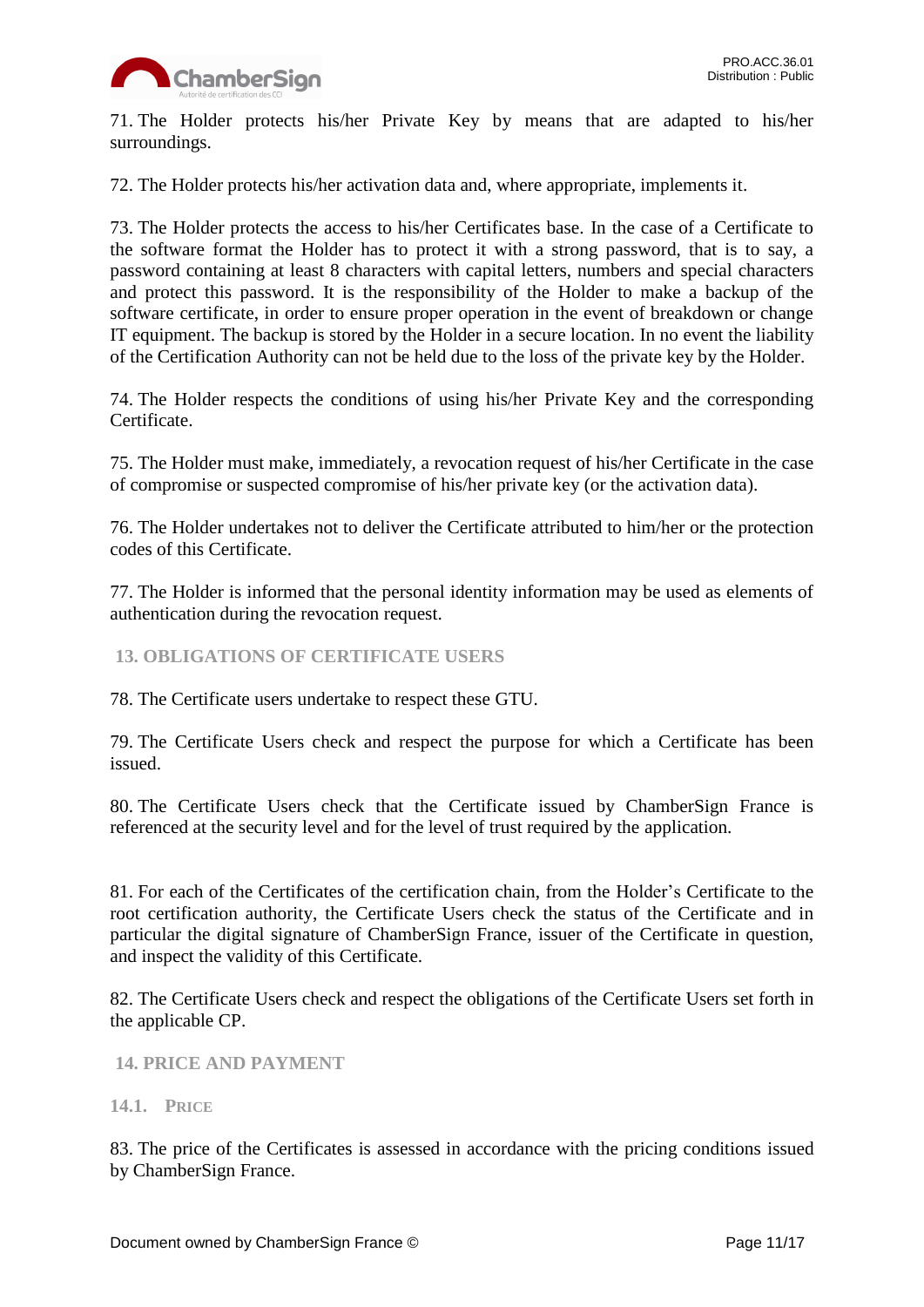

- 84. The following settlement means are accepted:
	- Cash card;
	- Bank transfer;
	- Order for payment;
	- Cheque.
- 85. No discount is granted in the case of early settlement.
- 86. ChamberSign France reserves will invoice bank fees to the Holder should the latter issue a bad cheque, along with any costs incurred due to a payment error by the Holder, or in case of a double payment
- 87. The price of the Certificate is settled upon receipt of the invoice which corresponds to the downloading of the certification or to the anniversary date, if the payment is made in instalments.
- 88. As an exception to the above, the Client may request, on its Certificate request, to benefit from a payment by yearly instalment. In this case, the annual subscription fee is due at the Certificate anniversary date, as set forth in the subscription invoices, unless the Certificate has been revoked by the Client or the Holder before this date.
- 89. Payments are due on their due date even if the invoices issued by ChamberSign France do not mention a purchase order number or any other specific mention requested by the Client.
- 90. The Client acknowledges that the price of the Certificate is fully owed notwithstanding the Certificate early revocation, for whatever cause and even when the payment is made in instalments. The Client may consequently be obligated by way of court proceedings or by a judicial officer (bailiff) to pay any remaining amount.
- 91. In the case of lack of settlement within the required period, an indemnity shall be owed, in accordance with article L 441-6 of the Code de Commerce, calculated on the basis of the interest rate applied by the European Central Bank to its most recent refinancing operation, increased by 10 percentage points, as well as a fixed indemnity for recovery costs of 40  $\epsilon$ .
- 92. These penalties will be applicable as from the day following the date stipulated for the settlement of the invoice and shall be payable without any reminder being required.
- 93. In the case of lack of settlement, the Certificate will be rightfully revoked without entitling any party to compensation or replacements.

#### <span id="page-11-0"></span>**14.2. INVOICING**

94. Original invoices are issued by ChamberSign France under electronic form and sent by email to the Holder or to any email address indicated to this purpose by the Holder during the Certificate request. The Holder and the Client commits to inform ChamberSign France of any email address modification.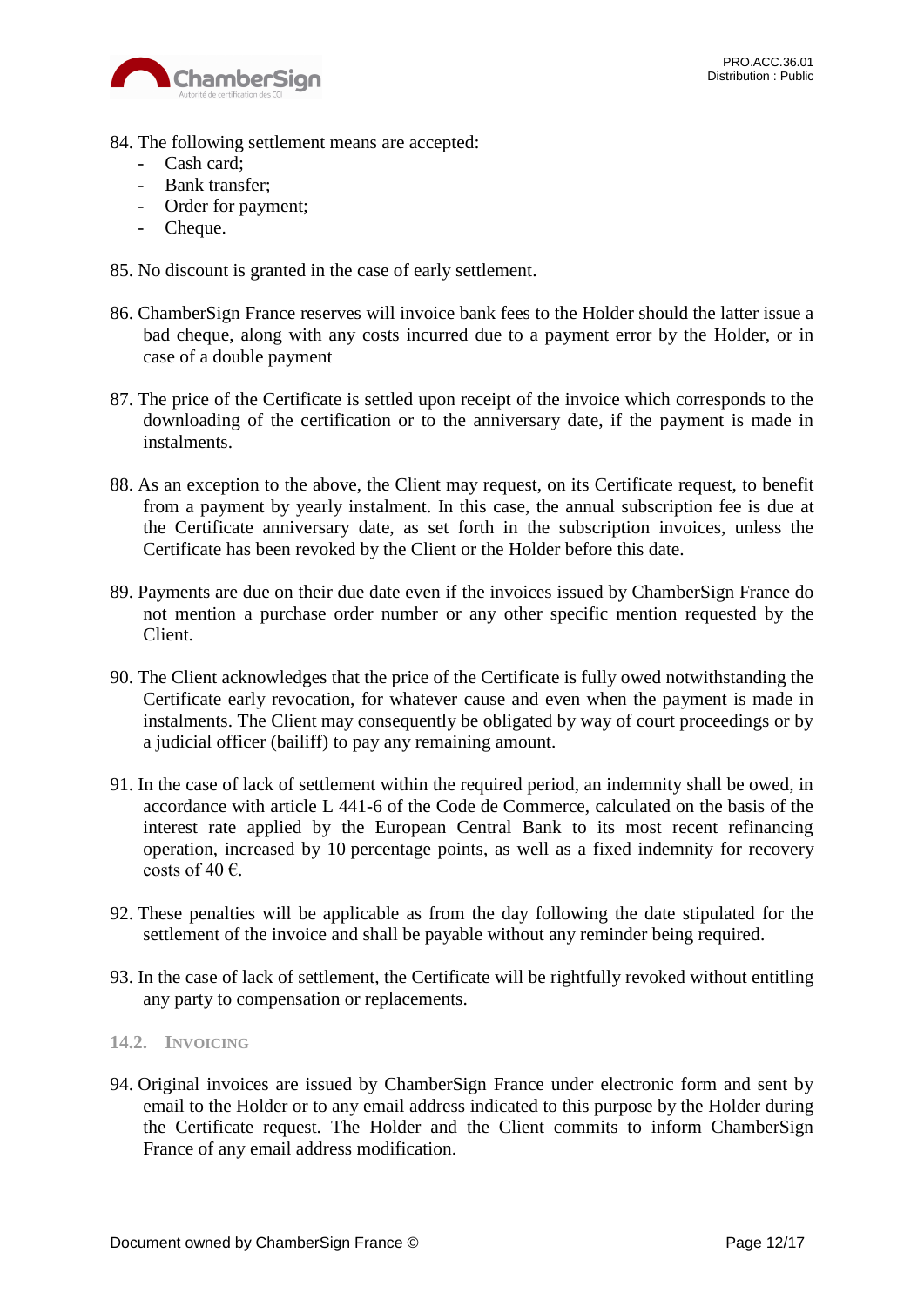

- 95. No request to obtain a "paper" invoice will be honoured.
- 96. An invoice is issued for each individual Certificate, even when the Client has several Certificates. The issuance of a global invoice on the Client request will generate an extra cost of 40  $\epsilon$  exclusive of taxes plus 5  $\epsilon$  exclusive of taxes per Certificate (cancellation cost per each invoice).
- 97. The Client's registered name and address indicated on the Certificate request will be used to issue invoices. No changes to this information may be made on the invoices or on the Certicate. In the case of a change of the information in the Certificate, the Certificate will have to be revoked and a new Certificate request done, under the GTU conditions.

### <span id="page-12-0"></span>**15. LIABILITY**

- 98. ChamberSign France is liable for the compliance of its Certification Policy with the requirements issued by the Standard-CP.
- 99. ChamberSign France bears the cost of any damaging consequences as a result of failure by it or one of its components to respect its Certification Policy.
- 100.ChamberSign France acknowledges that its liability is incurred in the case of fault or negligence, by itself or one of its components, of any kind and seriousness whatsoever, which may lead to Holders' personal data being read, altered or misused for fraudulent purposes, whether this data is contained or in transit in the ChamberSign France Certificate management applications.
- 101.It is responsible for maintaining the level of security of the technical infrastructure that it uses for providing its services.
- 102.ChamberSign France may not be held liable for the prejudice caused by a use of the Certificate that exceeds the limits of the authorised use.
- 103.ChamberSign France's liability may not be incurred in the case of inaccurate information due to false declarations, false documents or the absence of information on amendments occurring in the situation of the Client, the Holder, or the Legal Representative or the Certification Representative upon creating the Certificate or during its validity period, whether such false declaration, false document or omission is intentional or not.
- 104.ChamberSign France does not make any commitment, or take on any liability as regards the consequences of delays in transmission, alteration, errors or losses of any electronic message, letter or document authenticated.
- 105.ChamberSign France may not be held liable for any content of the messages authenticated using its Certificates, the Client and the Holder being exclusively responsible to third party for the content of such messages.
- 106.Without prejudice to the section entitled "Insurance", ChamberSign France may not, under any circumstances, be held liable for any consequential damage such as, for example, any financial or commercial prejudice, or loss of profits or business, caused by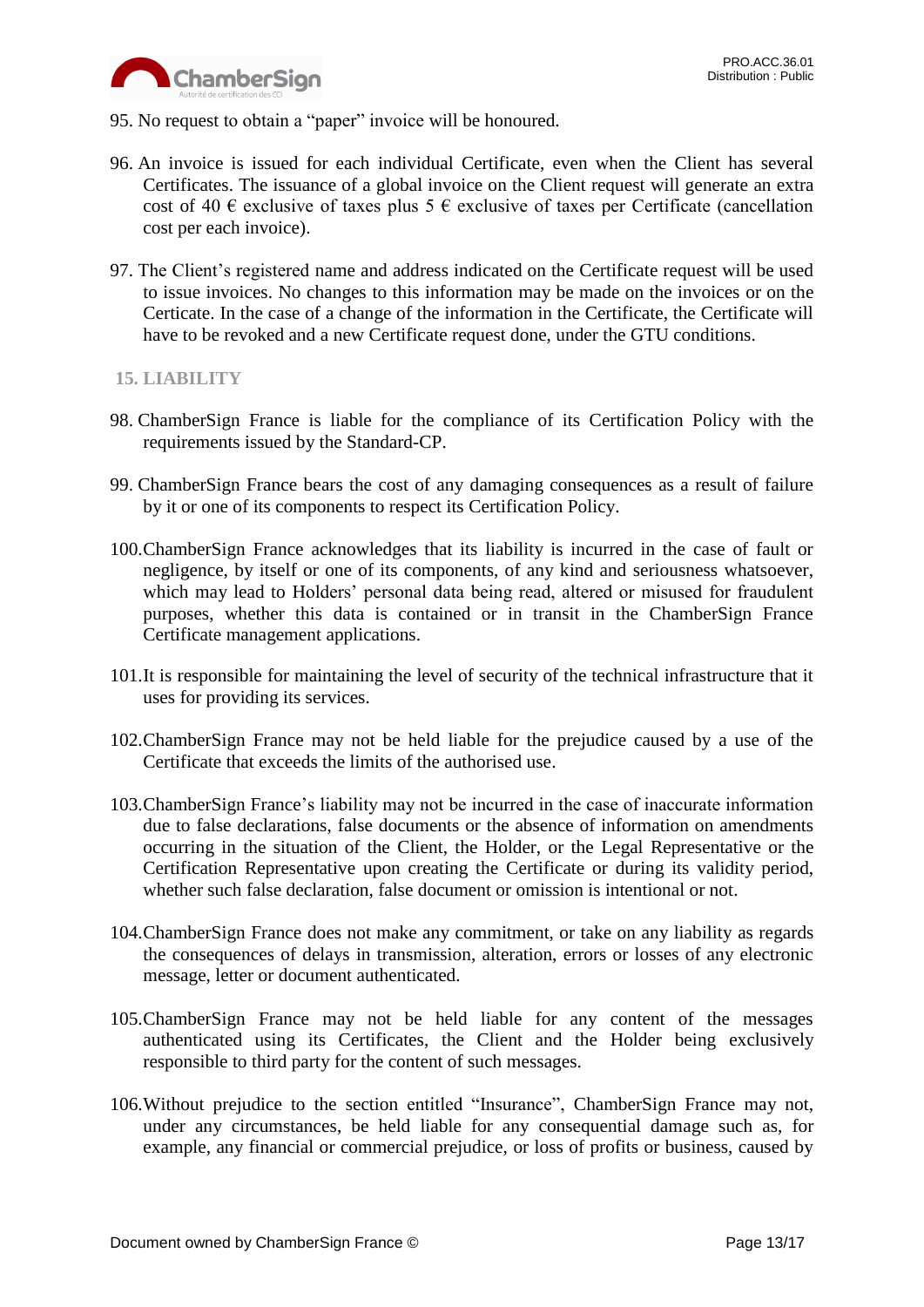

or resulting from the subscription or related to the use of the Certificates issued by ChamberSign France.

- 107.It does not take on any commitment or liability regarding the use of a Certificate that does not comply with these GTU, in particular as regards the inspection procedures on the validity of the Certificate during a transaction.
- 108.Furthermore, ChamberSign France may not be held liable for phenomena related to the normal wear and tear of computing media, and in particular the deterioration of the information held on the said media due to the influence of magnetic fields.
- 109.ChamberSign France may not be held liable for damage related in particular to an interruption or fault in the services and applications of the Certificate User.
- 110.ChamberSign France may not be held liable for the use of the Private Key of the Holder, who has personal liability for it. Any damage related to the Compromise of the Private Key is borne by the Legal Representative.
- 111.ChamberSign France may not be held liable for any illegal use of the Certificate when the Client, Legal Representative, Certification Representative or Holder have not made a revocation request in accordance with these GTU.
- <span id="page-13-0"></span>**16. INSURANCE**
- 112.ChamberSign France has taken out an insurance policy through Gras Savoye, insurance broker, covering the consequences of its professional civil third-party liability, for all physical, material and consequential damage resulting from its activity.
- 113.Regarding a software Certificate, the Holder will not be entitled to the replacement of lost Certificate, or stolen according to the terms of the insurance policy taken out by ChamberSign France

### <span id="page-13-1"></span>**17. CONFIDENTIALITY**

114.All information and all data provided by the parties, in writing or verbally shall be considered as confidential.

115.The parties undertake to:

- treat the confidential information with the same level of protection as they apply to their own confidential information of the same importance;
- keep the information confidential and ensure that it is not revealed or likely to be revealed either directly or indirectly to any third party;
- avoid the confidential information being either copied, reproduced, duplicated, in part or in whole, when such copies, reproductions or duplications are not directly related to the performance of these general terms.

# <span id="page-13-2"></span>**18. INTELLECTUAL PROPERTY**

116.The parties declare and guarantee that they have free disposal of the trademarks, names, corporate names and other distinctive signs to be used in relation to these general terms.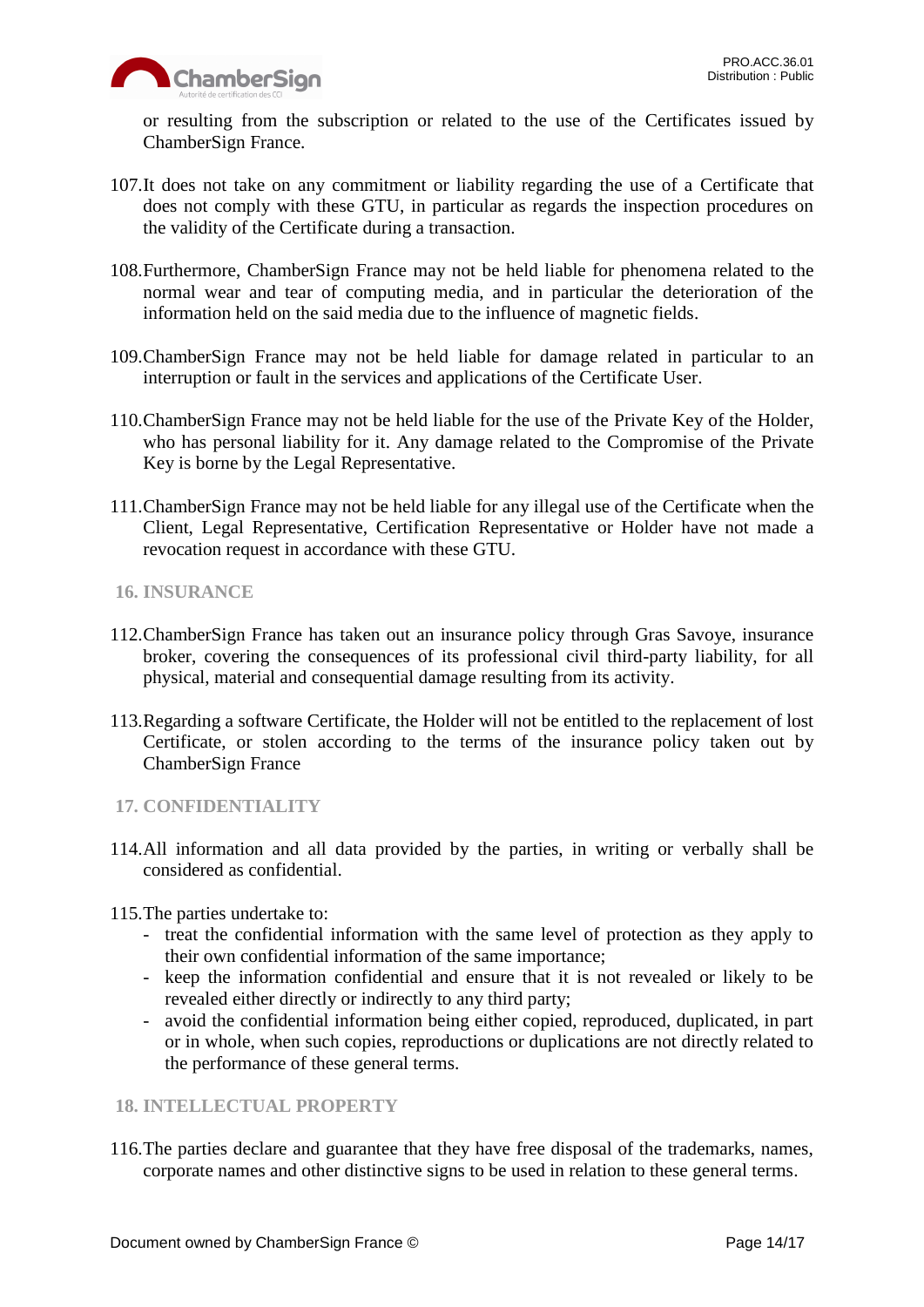

117.With the exception of the use of the Certificates as stated in the GTU, the Client and the Holder shall not present or use trademarks, logos, files or any other intellectual property rights belonging to ChamberSign France without its prior, explicit and written authorization.

### <span id="page-14-0"></span>**19. PERSONAL DATA**

- 118.The personal data collated by ChamberSign France for the purpose of issuing and keeping the Certificates will only be processed for the purpose for which they have been collated.
- 119.ChamberSign France represents and warrants that the collection of personal data in relation to these general terms and the processing for which it is responsible is performed in accordance with the terms of law no. 78-17 of  $6<sup>th</sup>$  January 1978 regarding IT, files and freedom.
- 120.In particular, ChamberSign France deals personally with the observation in relation to the persons involved in the collation and processing of personal data of the information specified in article 32 of the law of  $6<sup>th</sup>$  January 1978.
- 121.ChamberSign France ensures the confidentiality and security of the data collated in relation to these general terms.
- 122.However, this data may be provided to the technical operator of ChamberSign France, which respects the same confidentiality policy as ChamberSign France.
- 123.The Legal Representative, the Certification Representative and the Holder may write to ChamberSign France, at the following address: ChamberSign France - 46 avenue de la Grande Armée - 75858 PARIS Cedex 17, in order to use their rights to access, question, oppose for legitimate grounds, and rectify the information about them and being processed by ChamberSign France, in accordance with the conditions set out by the law of 6<sup>th</sup> January 1978.
- <span id="page-14-1"></span>**20. TERMINATION OF THE SUBSCRIPTION**
- 124.The Client may terminate the subscription at any time, without reason.
- 125.In this case, the latter may not claim the reimbursement of the amounts already paid in relation to the subscription for ChamberSign France's Certification service.
- 126.ChamberSign France may terminate the subscription in advance if the Legal Representative or the Holder does not respect the contractual obligations incumbent upon them, after formal notice remaining unanswered after 30 days.
- 127.The subscription is terminated automatically:
	- in the case of expiry of all of the Certificates that have not been renewed;
	- in the case of revocation of the Certificates;
	- in the case of lack of payment of the price of the subscription.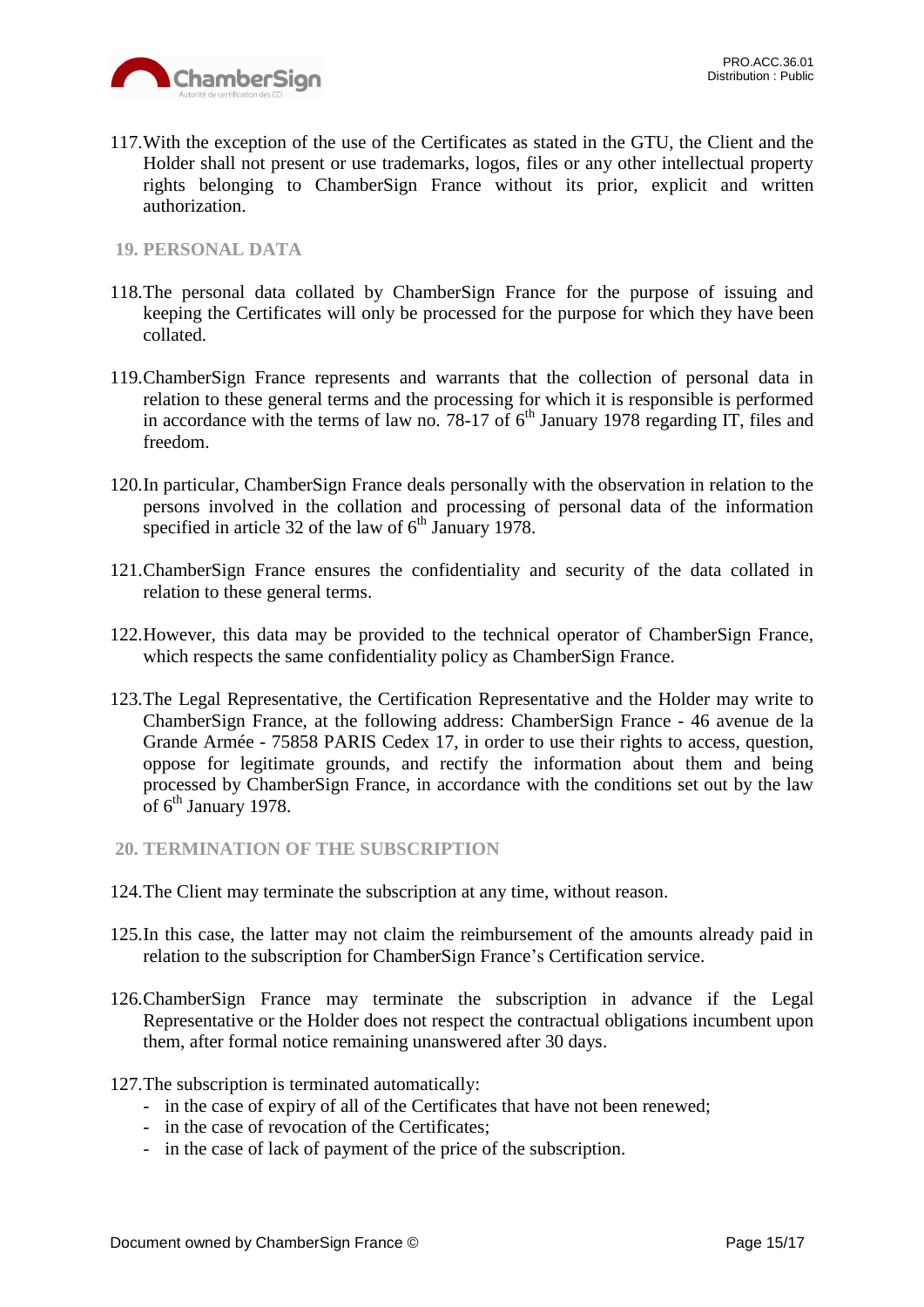

- 128.If, after revocation, ChamberSign France receives a new certificate request from the same person, a new file shall be created and the GTU should be signed again.
- 129.In the case of termination occurring before the end of the validity period related to the Certificate, for reasons not attributable to ChamberSign France, the price paid by the Client shall remain acquired by ChamberSign France.

# <span id="page-15-0"></span>**21. CONSERVATION**

- 130.ChamberSign France shall keep the documents regarding the proof of the Holders' identification inspection for the periods stipulated in the Certification Policy.
- 131.The logbooks shall be kept on site for a period of 30 days. After being generated, they shall be archived and kept for five years.
- 132.The registration files are archived for a period of 11 years from the Certification issuance. If the Client requests a copy of the registration file, the related cost shall be charged to the Client.
- 133.The Certificates and the CRLs are archived for a period of 5 years.
- 134.If the Client wishes the registration file, the Certificates or the CRLs to be archived for a longer period, he shall do it on its own and bear the relevant costs.

## <span id="page-15-1"></span>**22. NULLITY**

135.Should one or several clauses of these GTU be deemed as null and void or declared as such by a law, regulation or further to a final ruling from a jurisdiction, the other clauses shall maintain their full validity except in the case of characteristics that are inseparable from the disputed clause.

### <span id="page-15-2"></span>**23. ENTIRE AGREEMENT**

- 136.The parties acknowledge that the GTU, subscription form, pricing list and Certification Policy of ChamberSign France and any contractual document regarding the issuance and management of the Certificates constitute the whole of the agreement.
- 137.In the case of contradiction, these terms shall prevail over any other of the parties' documents and notably the Client's general term of purchase.
- <span id="page-15-3"></span>**24. DISPUTE SETTLEMENT – JURISDICTION – APPLICABLE LAW**
- 138.In the case of difficulty in interpreting and performing the terms of the contractual documents or of one of their riders, the parties decide to submit this difficulty to an outof-court procedure and/or if necessary, use the services of an appraiser.
- 139.Otherwise, cases will be referred exclusively to the judicial courts.
- 140.These GTU are governed by French law.